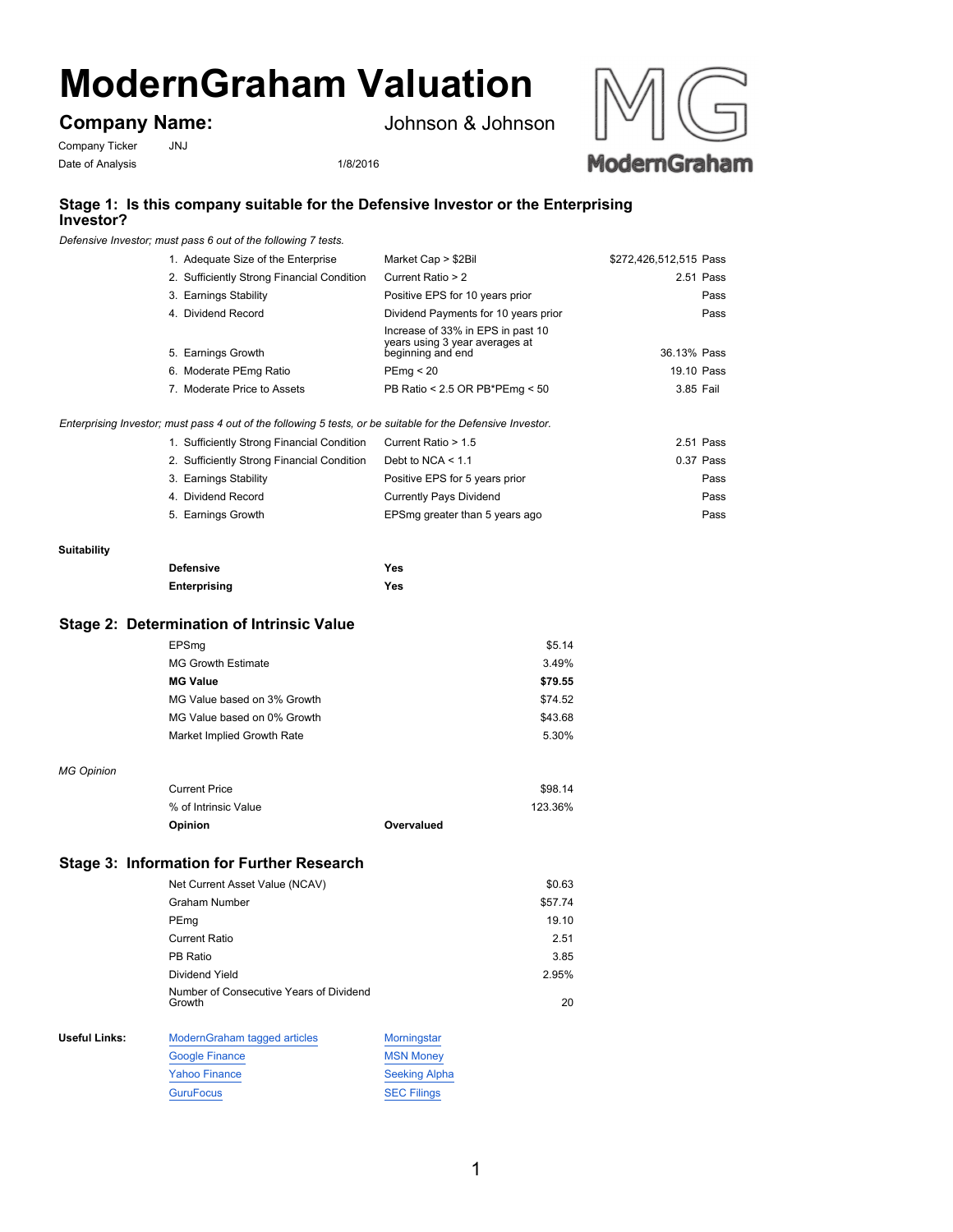| <b>EPS History</b>                  | <b>EPSmg History</b>             |                   |
|-------------------------------------|----------------------------------|-------------------|
| <b>Next Fiscal Year</b><br>Estimate | \$5.73 Next Fiscal Year Estimate | \$5.14            |
| Dec14                               | \$5.70 Dec14                     | \$4.74            |
| Dec13                               | \$4.81 Dec13                     | \$4.26            |
| Dec12                               | \$3.86 Dec12                     | \$4.06            |
| Dec11                               | \$3.49 Dec11                     | \$4.17            |
| Dec10                               | \$4.78 Dec10                     | \$4.41            |
| Dec <sub>09</sub>                   | \$4.40 Dec09                     | \$4.13            |
| Dec08                               | \$4.57 Dec08                     | \$3.87            |
| Dec07                               | \$3.63 Dec07                     | \$3.39            |
| Dec <sub>06</sub>                   | \$3.73 Dec06                     | \$3.13            |
| Dec05                               | \$3.35 Dec05                     | \$2.72            |
| Dec04                               | \$2.74 Dec04                     | \$2.31            |
| Dec03                               | \$2.29 Dec03                     | \$2.01            |
| Dec <sub>02</sub>                   | \$2.16 Dec02                     | \$1.79            |
| Dec01                               | $$1.84$ Dec01                    | \$1.54            |
| Dec00                               | \$1.61 Dec00                     | \$1.35            |
| Dec99                               | \$1.39 Dec99                     | \$1.13            |
| Dec98                               | \$1.06 Balance Sheet Information | Sep15             |
| Dec97                               | \$1.21 Total Current Assets      | \$63,494,000,000  |
| Dec96                               | \$1.09 Total Current Liabilities | \$25,260,000,000  |
| Dec95                               | \$0.00 Long-Term Debt            | \$14,073,000,000  |
|                                     | <b>Total Assets</b>              | \$133,266,000,000 |
|                                     | Intangible Assets                | \$47,267,000,000  |
|                                     | <b>Total Liabilities</b>         | \$61,712,000,000  |
|                                     |                                  |                   |